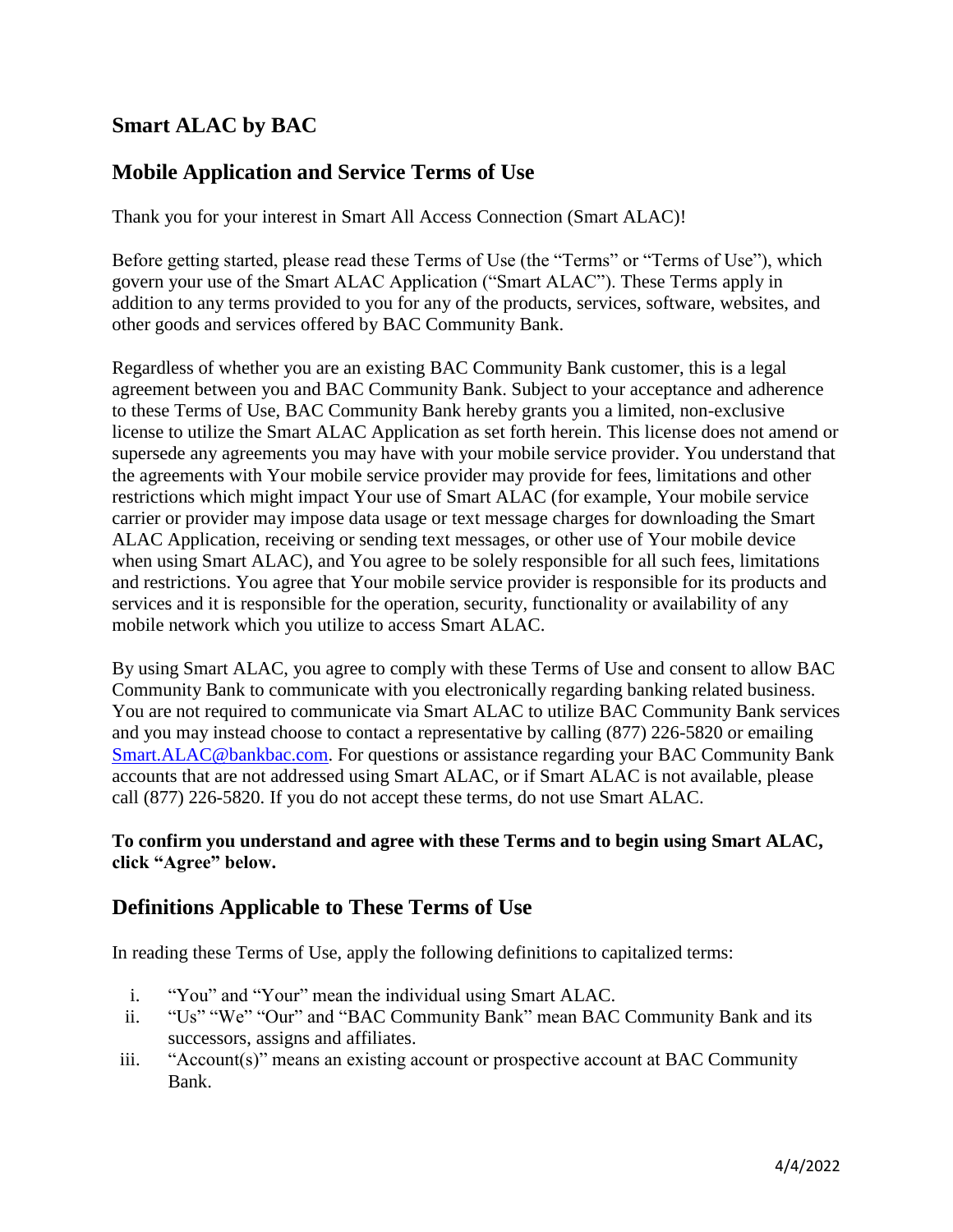- iv. "Service Provider" means any processor or other third party that We have engaged to provide products or services in connection with Smart ALAC, and includes any agent, independent contractor, or subcontractor of such third parties.
- v. "Smart ALAC Service" means the service by which an individual can communicate back and forth with a BAC Community Bank Agent (as defined below) by typing messages in real-time and online. Smart ALAC Service includes any efforts taken on your behalf initiated via a chat session.
- vi. "Agent(s)" means a specifically requested BAC Community Bank staff member.
- vii. "Account Agreement" means the agreements, disclosures, terms and conditions, rules, or notices that specifically apply to your Accounts.
- viii. "BAC Community Bank Content" means any text, graphics, images, music, software, audio, video, works of authorship of any kind, and information or other materials that are posted, generated, provided, or otherwise made available through Smart ALAC to you.

# **Read Our Privacy Policy**

You consent to BAC Community Bank sharing your personal information as outlined in our Privacy Policies located on the bank's website:<https://www.bankbac.com/privacy-policy.html>

Anonymous, aggregate information, comprising financial account balances, other financial account data, or other available data that is collected through your use of the Chat Service, may be used by us, our affiliates and our Service Providers to conduct analytical research, performance tracking, and benchmarking. Our Service Providers may publish summary or aggregate results relating to metrics comprised of research data, from time to time, and distribute or license such anonymous, aggregated research data for any purpose, including but not limited to, helping to improve products and services and assisting in troubleshooting and technical support. Your personally identifiable information will not be shared with or sold to unaffiliated third parties.

California residents have certain rights under the California Consumer Privacy Act (CCPA). To learn more about the personal information we collect, how we may use such information, or to exercise your rights, please visit [www.bankbac.com/ccpa.](http://www.bankbac.com/ccpa)

#### **Who Can Download & Use Smart ALAC?**

You may download and use Smart ALAC if you are over 13 years of age and are not barred from receiving Smart ALAC under applicable law. Additionally, to access the Smart ALAC Application, you must: (i) establish and maintain valid log-in credentials (including a password) for Smart ALAC; (ii) maintain a valid e-mail address and United States mobile telephone number; and (iii) access Smart ALAC with an Android or iOS device.

#### **Prohibited Uses**

You agree you will not use or attempt to use Smart ALAC for any purpose other than conducting banking related business with BAC Community Bank as a bona fide consumer of BAC Community Bank; you may not use or attempt to use any part of Smart ALAC for any purpose: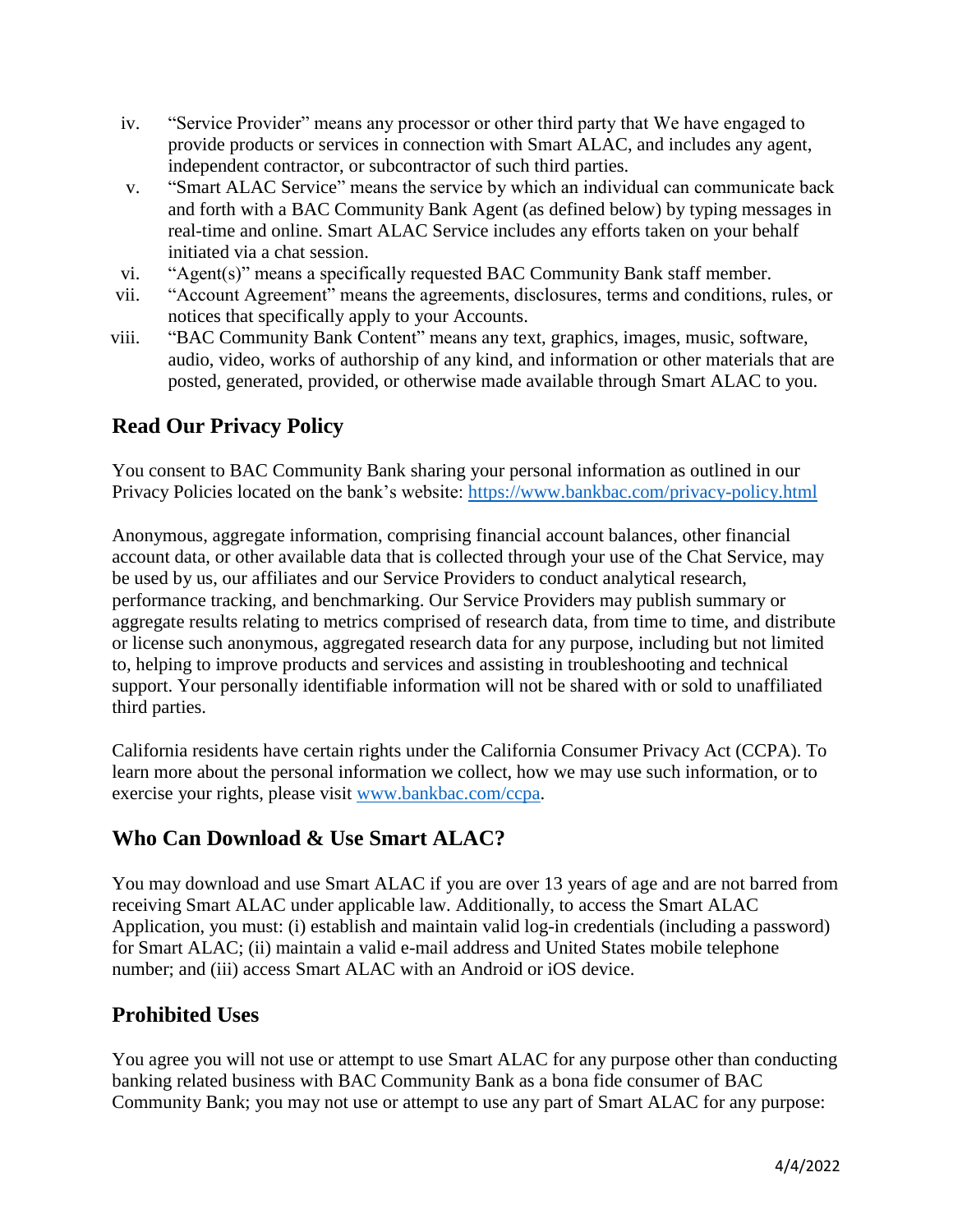1. that interferes with or induces a breach of the contractual relationship between BAC Community Bank and its employees;

2. that is any way unlawful or prohibited, or that is harmful or destructive to anyone or their property;

3. that transmits any advertisements, solicitations, schemes, spam, flooding, or other unsolicited commercial communications;

4. that transmits any harmful or disabling computer code or viruses;

5. that harvests Email addresses from Smart ALAC application;

6. that interferes with or attempts to gain unauthorized access to our network services;

7. that impairs or limits our ability to operate any part of Smart ALAC or any person's ability to access and use Smart ALAC;

8. that unlawfully impersonates or otherwise misrepresents your affiliation with any person or entity;

9. that transmits or uploads pornographic, abusive, violent, obscene, sexually explicit, discriminatory, hateful, threatening, abusive, defamatory, offensive, harassing, or otherwise objectionable content or images;

10. that harms, threatens, harasses, abuses, or intimidates another person in any way or involves images or content that depicts, promotes, encourages, indicates, advocates, or tends to incite the commission of a crime or other unlawful activities; and

11. that unlawfully transmits or uploads any confidential, proprietary, or trade secret information.

Any perceived, attempted, or actual violation of this provision may result in failure to establish a Smart ALAC account, a delay or hold being put on an existing account, or the immediate termination of your ability to access Smart ALAC. If you have questions about whether you are authorized to use Smart ALAC call (877) 226-5820 or e-mail Smart.ALAC@bankbac.com.

#### **Our Location**

BAC Community Bank controls and operates Smart ALAC from within the United States of America. Smart ALAC Service Agents provide information regarding services and products that are available in the United States only. We make no representation that the services or products about which information may be provided will be available (a) anywhere outside of the United States or (b) in every state within the United States. Accessing Smart ALAC from territories where any content of Smart ALAC is illegal is prohibited. If you choose to access Smart ALAC from locations outside the United States, you do so at your own risk and you are responsible for compliance with local laws.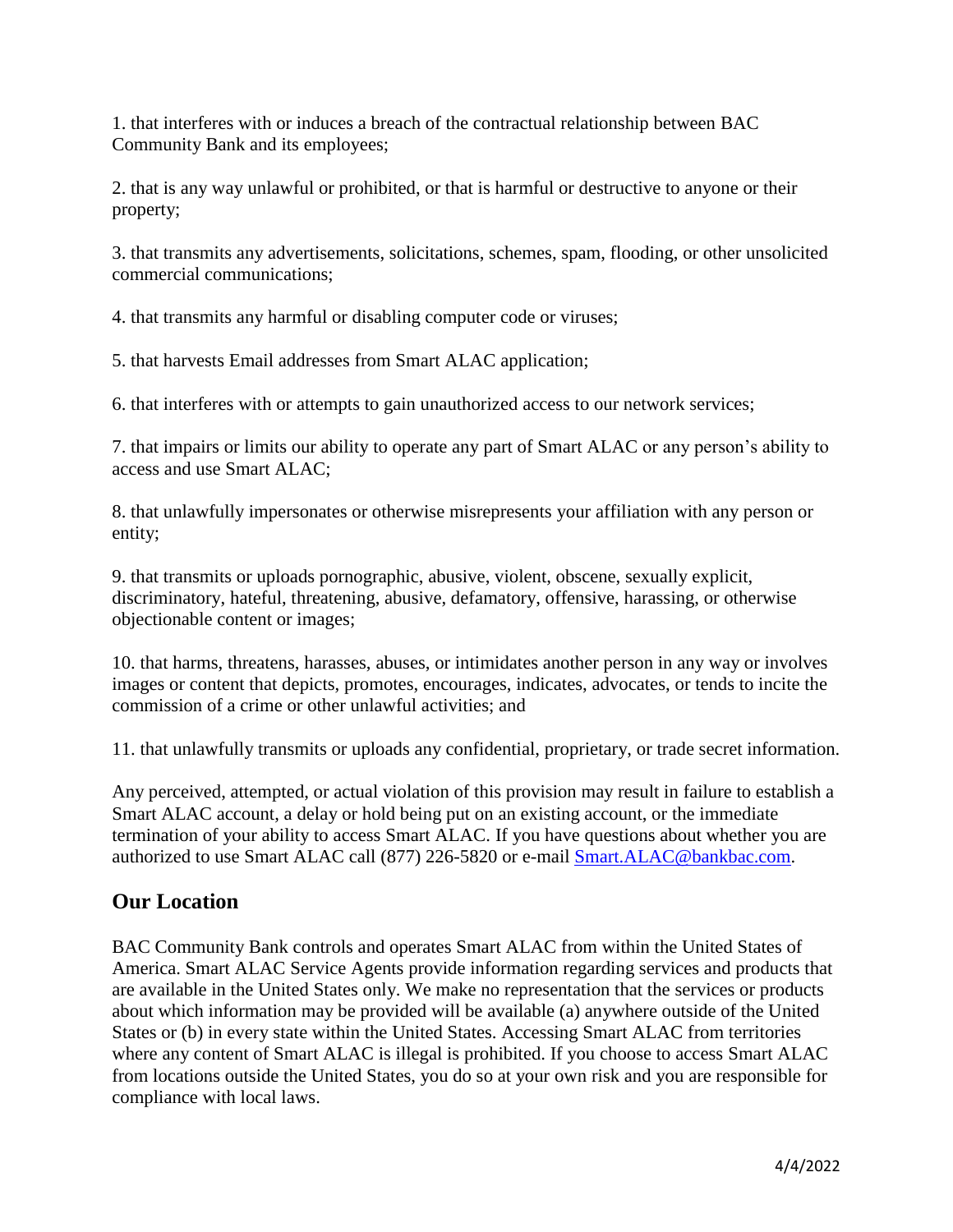#### **When Smart ALAC is Available**

Though BAC Community Bank intends to make Smart ALAC available as often as possible, BAC Community Bank makes no warranty Smart ALAC will, in whole or part, be available at any particular time, with any particular Agent, or be free of fault or error.

Smart ALAC is provided as a convenience to you. Our Agents will try to provide you with accurate and current information based on your question, need, and the information you provide. Nothing we communicate in Smart ALAC will be considered a legal agreement, representation, or warranty as to our products, services, processes, decisions, or response times. Providing or participating in Smart ALAC does not constitute consent by you or us to use electronic signatures as a substitute for written documents.

#### **Necessary Equipment**

Full use of Smart ALAC is dependent on your use of a supported mobile device and Internet access. The maintenance and security of this equipment may influence the performance of Smart ALAC and it is your responsibility to ensure the equipment's functionality.

A list of supported Apple iOS operating systems may be found here: [Apple App Store](https://itunes.apple.com/us/app/umpqua-go-to/id1375092503?ls=1&mt=8)

A list of supported Google Android operating systems may be found here: [Google Play Store](https://play.google.com/store/apps/details?id=com.umpqua.engage)

#### **Registration and Password**

To use Smart ALAC, you must register through BAC Community Bank's official Smart ALAC software application, which is available free of charge. You are responsible for maintaining the confidentiality of your login information and password. You agree to immediately notify us of any unauthorized use of your login information or password. You also represent the information you provide about yourself is accurate and complete and you agree to update account information, as necessary, including providing BAC Community Bank with your current e-mail address, so that you may receive notifications and other account-related communications.

#### **Account Security**

**Neither BAC Community Bank, nor any of our Service Providers, will ask you to write/type your debit card PIN (personal identification number), your full account number, or online banking password through Smart ALAC.** We will not ask you to write/type your full social security number unless it is in connection with a loan, deposit, or other product application initiated by you and you request to proceed with the application through Smart ALAC. In such event, BAC Community Bank will comply with all applicable regulatory requirements and disclosure obligations. If, at any time, you believe a security breach has occurred, immediately cease use of the application and contact us at (877) 226-5820.

You agree to comply with all security procedures for Smart ALAC established by us or set forth in any written user requirements communicated to you. You are solely responsible for (i)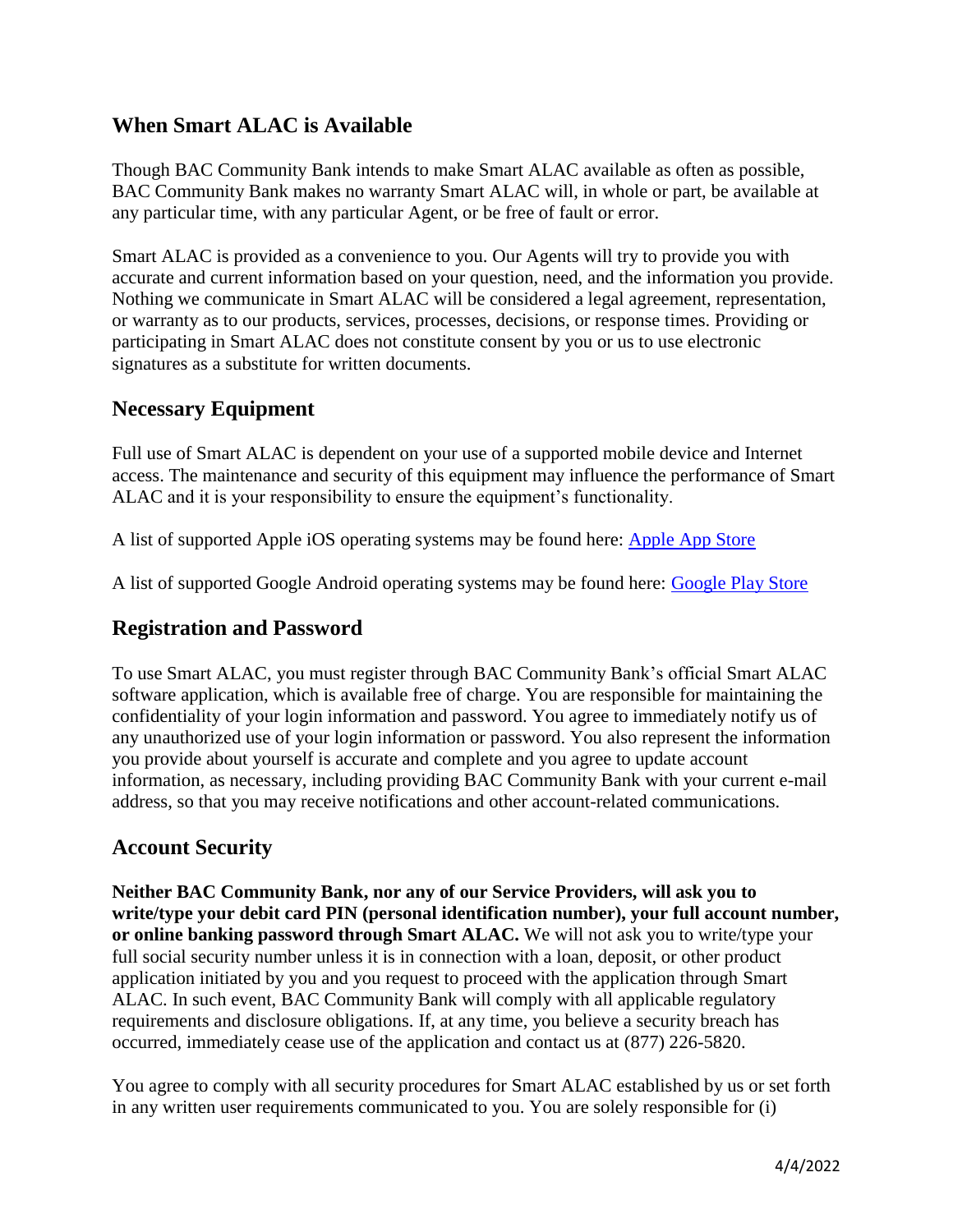maintaining your own internal security procedures; (ii) safeguarding the security and confidentiality of any information obtained from your Accounts and other information that is either printed from, stored on, or downloaded to your mobile device or portable media; and (iii) preventing errors or unauthorized access to Smart ALAC.

#### **Permission to Access Your BAC Community Bank Accounts**

By initiating a session via Smart ALAC you give us permission to access any personal and transactional information BAC Community Bank holds about you.

### **Give Us Feedback**

As part of using Smart ALAC, BAC Community Bank will provide you with the opportunity to submit comments, suggestions, or other feedback regarding your use of Smart ALAC. You agree that in the absence of a separate written agreement to the contrary, BAC Community Bank is free to use any feedback you provide for any purpose.

#### **You Agree to Receive Alerts, Notifications, and Other Communications**

To enhance your experience with Smart ALAC, You may opt to receive text message notifications by registering Your supported mobile device. By registering Your telephone number for text based services, You expressly agree to receive text message communications from BAC Community Bank regarding Smart ALAC and supported BAC Community Bank products and services. You are responsible for any messaging or data fees You may be charged by Your wireless carrier. You can control message frequency and manage Your communication preferences from Your account settings within the Smart ALAC app or Your phone settings. If Your mobile device is lost or stolen, call  $(877)$  226-5820 to update Your account settings.

Text message functionality and availability is not guaranteed by BAC Community Bank and should be used by You at Your own risk.

#### **Changes to Smart ALAC**

We may change or discontinue, temporarily or permanently, any feature or component of Smart ALAC or Smart ALAC itself at any time without further notice. You agree BAC Community Bank will not be liable to you or to any third party for any modification, suspension, or discontinuance of any feature or component of Smart ALAC or of Smart ALAC itself.

#### **Termination**

If you violate these Terms, we reserve the right to deactivate your access to Smart ALAC, at our sole discretion, at any time and without notice or liability to you. Upon any such termination, we may delete information related to your use of Smart ALAC. You may cancel your access to Smart ALAC at any time by calling us at (877) 226-5820.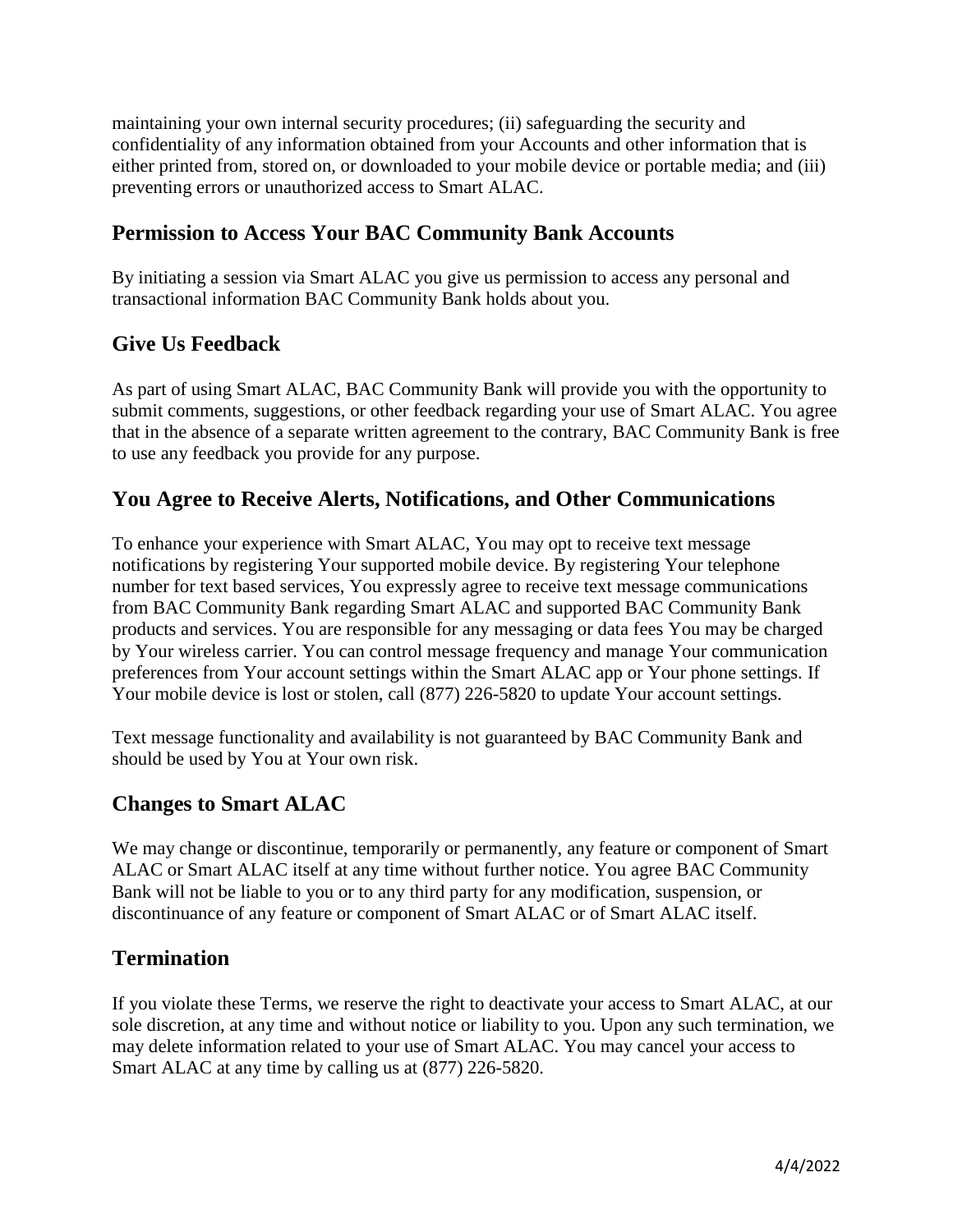Upon termination, discontinuation, or cancellation of Smart ALAC or your Account for any reason, BAC Community Bank retains the right to use any data collected in accordance with these Terms. All applicable provisions of this Agreement shall survive termination by either you or us, including, without limitation, provisions related to intellectual property, warranty disclaimers, limitations of liability, and indemnification.

### **Our Enforcement Rights**

You may only use Smart ALAC for lawful purposes and within the scope of these Terms. BAC Community Bank has the right to monitor access or use of Smart ALAC for the purpose of operating Smart ALAC, to ensure compliance with these Terms, and to comply with applicable law or other legal requirements. We may consult with and disclose unlawful conduct to law enforcement authorities and pursuant to legal process, we may cooperate with law enforcement authorities to prosecute users. We reserve the right (but are not required) to remove or disable access to Smart ALAC at any time and without notice, and at our sole discretion, if we determine your use of Smart ALAC is objectionable or in violation of these Terms. We have the right to investigate violations of these Terms and any conduct that affects Smart ALAC.

### **Our Content Rights**

BAC Community Bank Content and Smart ALAC and its underlying technology are protected by copyright, trademark, patent, intellectual property, and other laws of the United States. You agree not to remove, change, or obscure any copyright, trademark, service mark, or other proprietary rights notices incorporated in or accompanying Smart ALAC.

#### **We Will Not Publish, But May Monitor and/or Record Your Conversations**

The content of Smart ALAC Service conversations will not be published by BAC Community Bank, except where required by law.

Please note however, we may monitor, record, or reuse Smart ALAC Service conversations for quality assurance, training, and other permitted business purposes. You agree this monitoring or recording may be done without any further notice to you or anyone acting on your behalf.

#### **Use Smart ALAC at Your Own Risk**

Our goal is to provide helpful and accurate information on BAC Community Bank products and services and to fulfill requests within the scope of Smart ALAC. However, we make no endorsement, representation or warranty of any kind about any BAC Community Bank information, services, or recommendations and recommend you follow-up to confirm your intended outcome is obtained. **You assume all risks and all costs associated with your use of Smart ALAC, including, without limitations, any internet access fees or costs incurred for the use of your device and any damage to any equipment, software, information, or data.** If you rely on communications made through Smart ALAC, you do so solely at your own risk.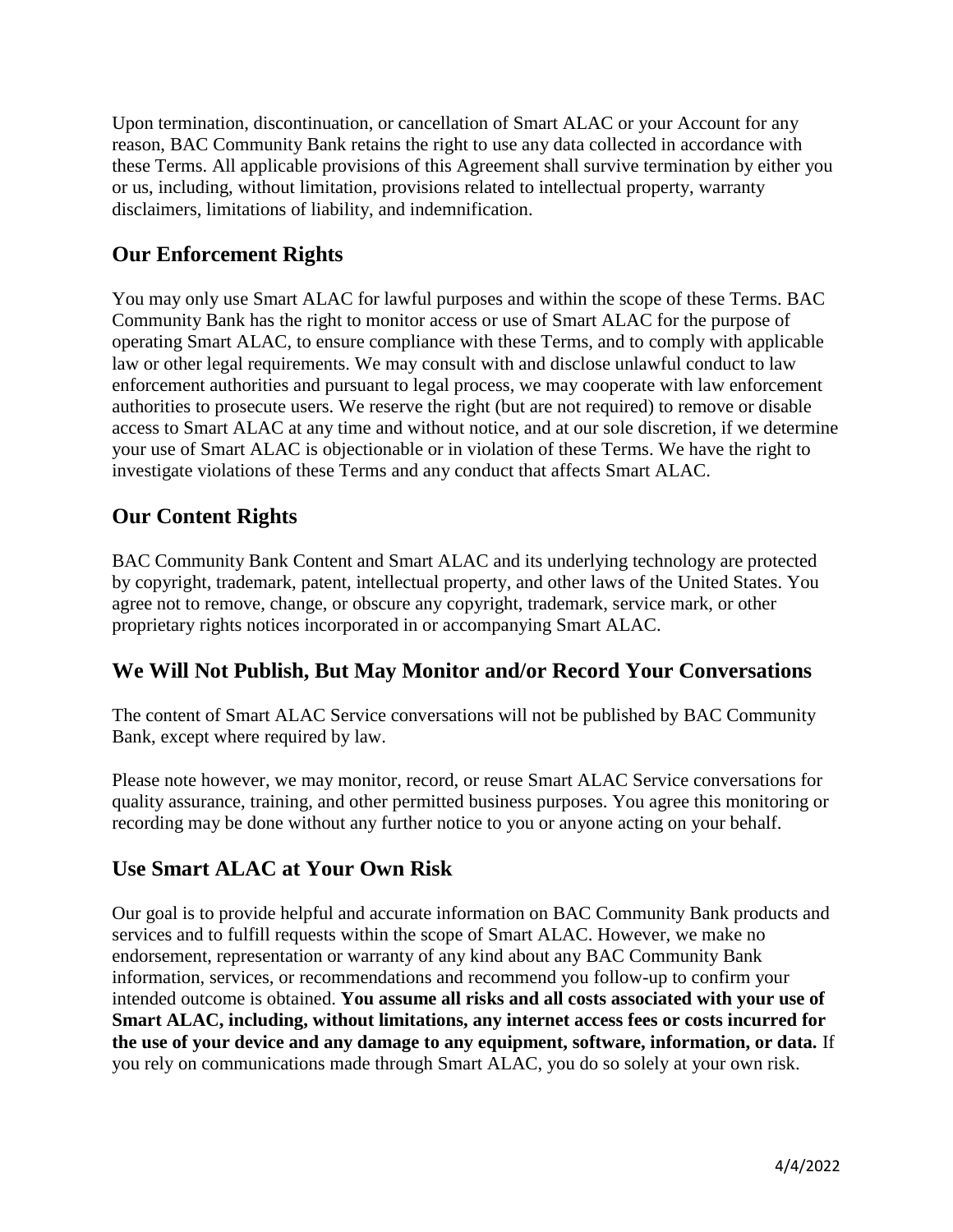#### **Disclaimers**

Smart ALAC and associated BAC Community Bank products and services are provided without warranty of any kind. Without limiting the foregoing, we explicitly disclaim any warranties of merchantability, fitness for a particular purpose, quiet enjoyment, or non-infringement, and any warranties arising from a technical glitch or computer virus. We make no warranty Smart ALAC will meet your requirements or be available on an uninterrupted, secure, or error-free basis. Smart ALAC may contain errors or inaccuracies that could cause failures, corruption, or loss of data and/or information. We make no warranty regarding the quality, accuracy, timeliness, completeness, or reliability of Smart ALAC. Any transactions that you initiated or were in the process of completing or completed before a system failure or interruption should be verified by you through means other than Smart ALAC to ensure the accuracy and completeness of those transactions. **You acknowledge you agree that if you rely solely on Smart ALAC, you do so solely at your own risk.** 

#### **Indemnity**

You agree to indemnify, defend, and hold BAC Community Bank and its subsidiaries, affiliates, contractors, officers, directors, employees, consultants, agents, and licensors harmless from any and all third party claims, actions, liability, damages, and/or costs (including but not limited to reasonable attorneys' fees) arising from (i) a third party claim, action, or allegation of infringement, misuse or misappropriation based on information, data, files, or other materials submitted by you to or through Smart ALAC; (ii) any fraud, manipulation, or other breach of these Terms or the Account Agreements by you; (iii) any third party claim, action, or allegations brought against BAC Community Bank arising out of or relating to a dispute with you over the terms and conditions of an agreement or related to the purchase of sale of any goods or services; (iv) your violation of any law or rights of a third party; or (v) use of Smart ALAC by any third party. We reserve the right, at our own expense, to assume the exclusive defense and control of any matter otherwise subject to indemnification by you, in which event you will cooperate with us in asserting any available defenses. You will not settle any action or claims on our behalf without our prior written consent.

#### **Limitation of Liability**

In no event will BAC Community Bank or any of its subsidiaries, affiliates, contractors, officers, directors, employees, consultants, agents, or licensors be liable under any contract, tort, negligence, strict liability, or other claim for any direct, indirect, incidental, special, consequential, or exemplary damages, including, without limitation, damages for loss of profits, goodwill, use, data, or other intangible losses (even if advised of the possibility of such damages) whether caused by or resulting from (i) the use or the inability to use Smart ALAC; (ii) any failure of performance, error, omission, interruption, delay in operation or transmission, computer virus, loss of data, theft, destruction, or unauthorized access to your information; (iii) errors, inaccuracies, omissions, or other defects in information or content provided by, contained within, or obtained through Smart ALAC, or (iv) any other failure, action, or omission.

#### **Dispute Resolution**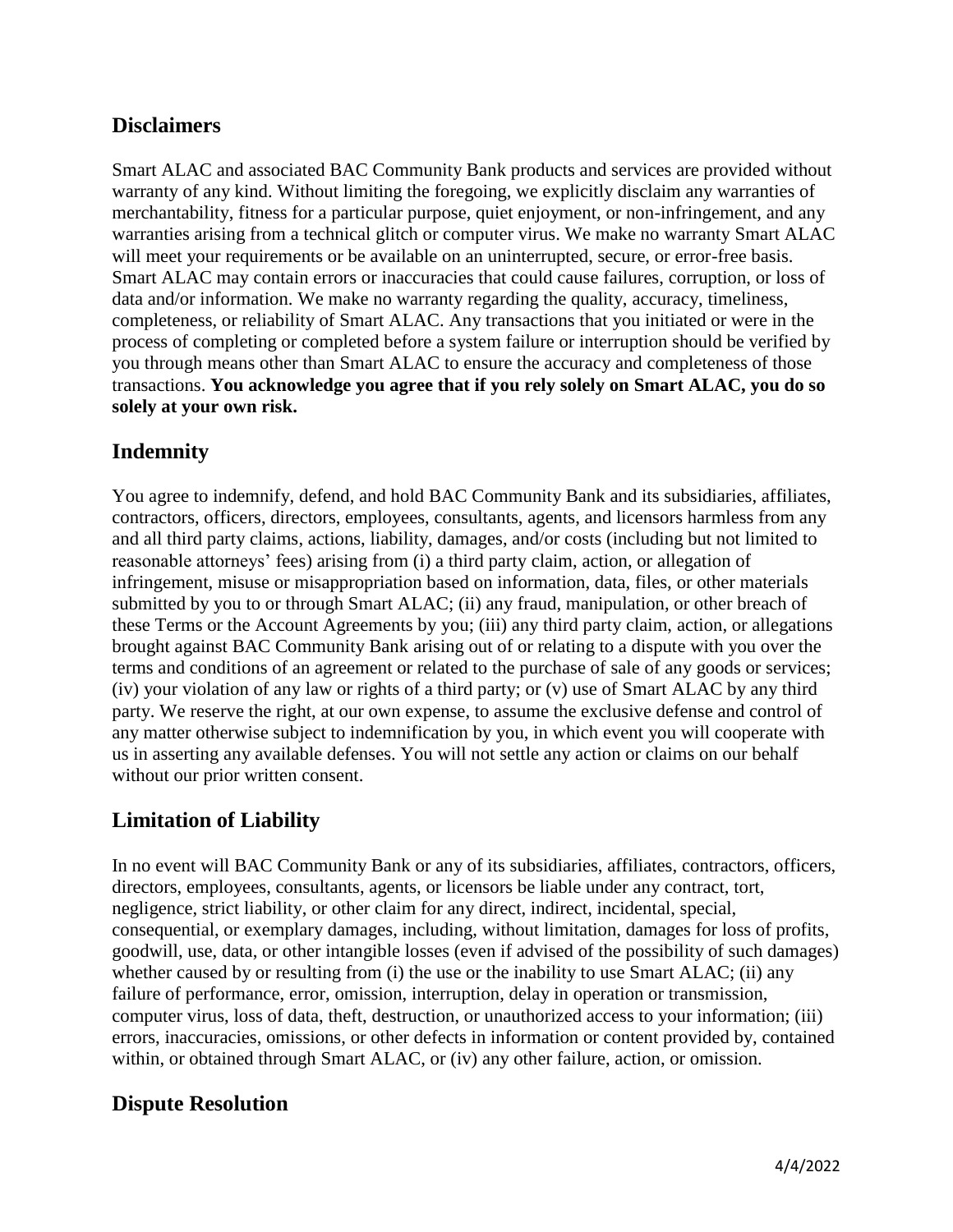Governing Law: The Terms of Use and the resolution of any disputes will be governed by and construed in accordance with the laws of the State of California.

Judicial Forum for Disputes: If there is a dispute or issue relating to your account or to this Agreement, you agree any judicial proceeding will be brought in the State of California, and that the county in California will be chosen by your branch of assignment.

### **General Terms**

Except as otherwise stated herein, these Terms constitute the entire and exclusive understanding and agreement between BAC Community Bank and you regarding Smart ALAC, and these Terms supersede and replace any and all prior oral or written understandings or agreements between BAC Community Bank and you regarding Smart ALAC. If for any reason a court of competent jurisdiction finds any provision of these Terms invalid or unenforceable, that provision will be enforced to the maximum extent permissible and the other provisions of these Terms will remain in full force and effect.

You may not assign or transfer these Terms, by operation of law or otherwise, without BAC Community Bank's prior written consent. Any attempt by you to assign or transfer these Terms, without such consent, will be null and void. BAC Community Bank may freely assign or transfer these Terms without restriction. Subject to the foregoing, these Terms will bind and inure to the benefit of the parties, their successors, and permitted assigns.

Any notices or other communications provided by BAC Community Bank under these Terms, including those regarding modifications to these Terms, will be given via this app.

We may waive any term or provision of these Terms at any time or from time to time. BAC Community Bank's failure to enforce any right or provision of these Terms will not be considered a waiver of such right or provision. The waiver of any such right or provision will be effective only if in writing and signed by a duly authorized representative of BAC Community Bank. Except as expressly set forth in these Terms, the exercise by either party of any of its remedies under these Terms will be without prejudice to its other remedies under these Terms or otherwise.

## **Additional Terms May Apply**

Additional or different terms may apply to certain products or services. In the event that there is a conflict between these Terms and an Account Agreement, the Account Agreement will control.

#### **These Terms of Use May Change**

We may make changes to these Terms over time for any reason and at our sole discretion. If we make changes to the Terms the changes will be posted in the Smart ALAC app and you may be asked to re-consent to the new or modified terms. When you use Smart ALAC after a modification is posted, you are expressly telling us you accept the modified terms.